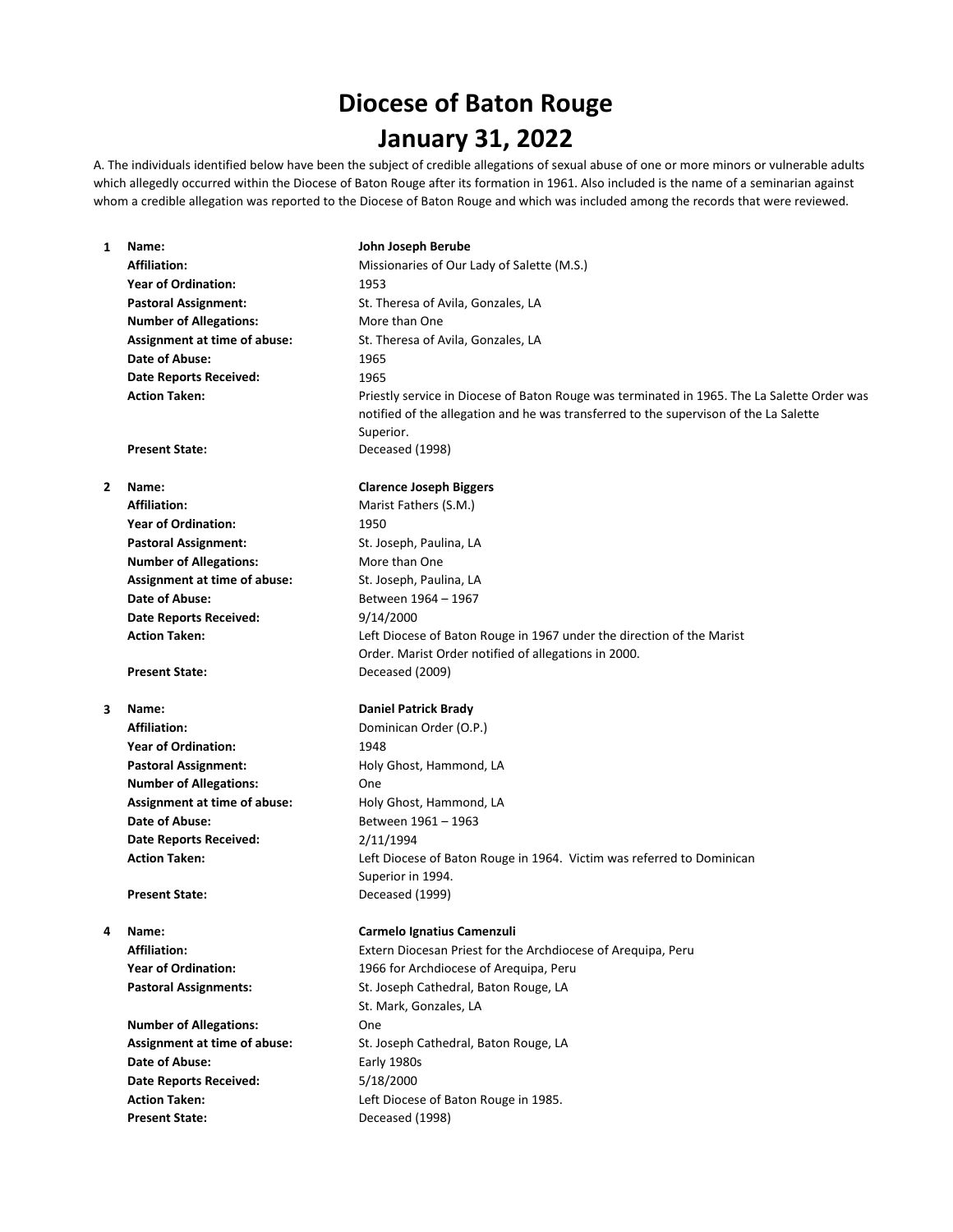**5 Name: David William Chaloux** Affiliation: **Affiliation:** Diocese of Baton Rouge **Year of Ordination:** 1972 **Pastoral Assignments:** Chaplain at East Baton Rouge Parish Prison St. Aloysius, Baton Rouge, LA Chaplain at LA State Penitentiary, Angola, LA Ascension of Our Lord, Donaldsonville, LA Sacred Heart of Jesus, Baton Rouge, LA (In Residence) St. Pius X, Baton Rouge, LA Our Lady of the Holy Rosary, St. Amant, LA St. John the Evangelist, Plaquemine, LA St. Joan of Arc, Bayou Pigeon, LA St. John the Baptist, Brusly, LA **Number of Allegations:** One Assignment at time of abuse: St. Aloysius, Baton Rouge, LA **Date of Abuse:** Mid -1970s **Date Reports Received:** 9/5/2018 **Action Taken:** Laicized in 1986. **Present State:** Deceased (1990) **6 Name: David Joseph Clark Affiliation:** Claretian Missionaries (C.M.F.) **Year of Ordination:** 1954 **Pastoral Assignments:** Queen of Los Angeles, Los Angeles, CA Sacred Heart of Jesus, Prescott, AZ All Saints, Ft. Worth, TX Immaculate Conception, Yuma, AZ Our Lady of Prompt Succor, Alexandria, LA St. Joseph, Monroe, LA St. Anthony, Cottonport, LA St. Joseph, Marksville, LA St. Thomas More, Baton Rouge, LA **Number of Allegations:** One Assignment at time of abuse: St. Thomas More, Baton Rouge, LA **Date of Abuse:** Between 1964-1965 **Date Reports Received:** 12/15/2018 **Action Taken:** Reassigned by the Claretian Order and left the Diocese of Baton Rouge in 1965. **Present State:** Deceased (2000s) **7 Name: James Preston Clement** Affiliation: Diocese of Baton Rouge **Year of Ordination:** 1945 Pastoral Assignments: St. John the Baptist, Edgard, LA St. Francis de Sales, Houma, LA St. Joseph, Grosse Tete, LA Our Lady of the Holy Rosary, St. Amant, LA St. Patrick, Baton Rouge, LA **Number of Allegations:** More than One **Assignment at time of abuse:** Our Lady of the Holy Rosary, St. Amant, LA

**Date of Abuse:** 1960s **Date Reports Received:** 10/25/2005, 8/22/2018, 2/01/2019 Action Taken: Retired from priesthood in 1988. Present State: Deceased (2001)

Affiliation: **Affiliation:** Josephite Fathers (S.S.J.)

**8 Name: John Coyne**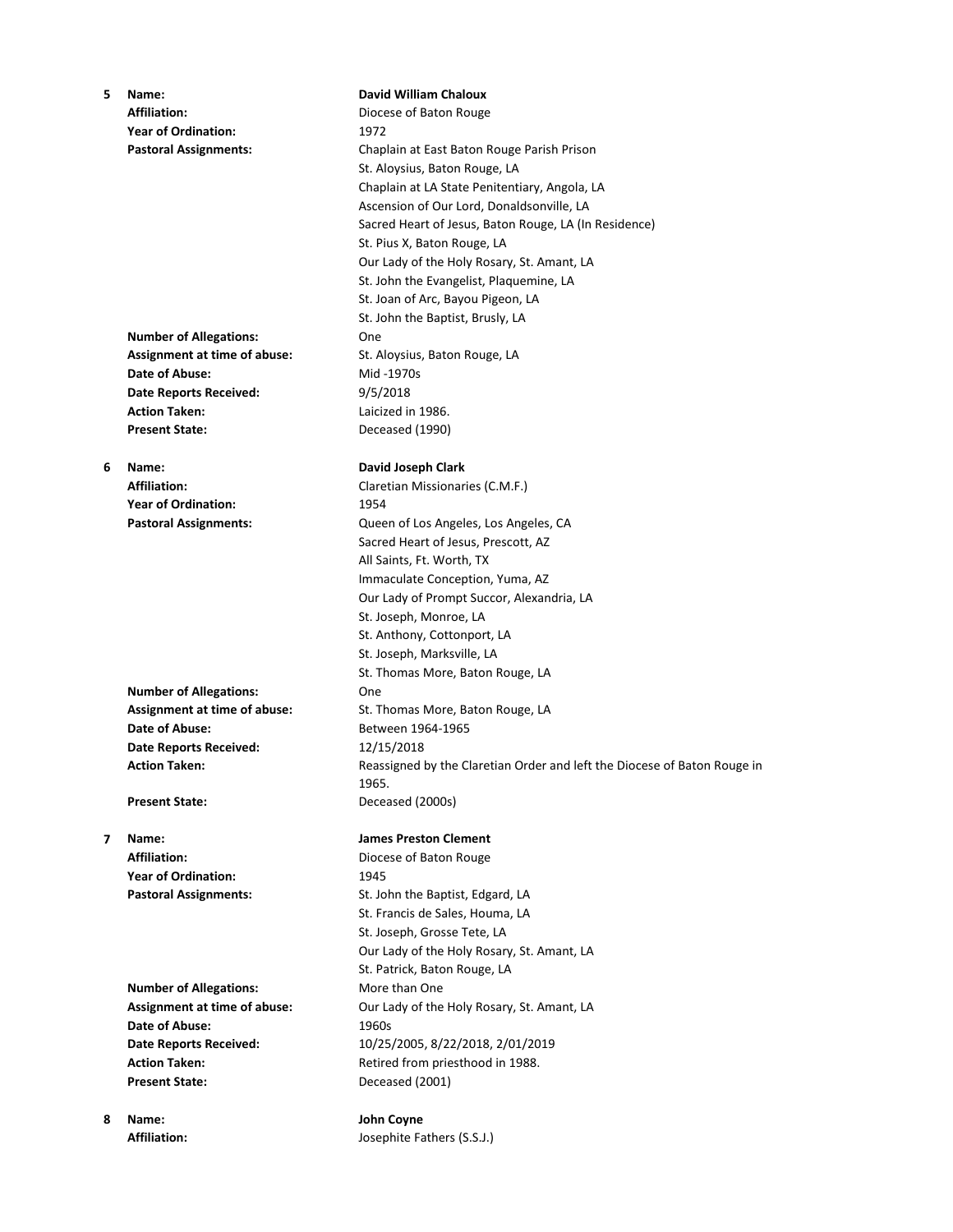**Year of Ordination:** 1941 Pastoral Assignments: St. Augustine, New Roads, LA **Number of Allegations:** One **Assignment at time of abuse:** St. Augustine, New Roads, LA **Date of Abuse:** Between 1968 – 1972 **Date Reports Received:** 12/1/2002 **Present State:** Deceased (1981)

**Year of Ordination:** 1977 **Number of Allegations:** One **Date of Abuse:** Late 1970s **Date Reports Received:** 3/5/2003

**Year of Ordination:** 1981

**Number of Allegations:** More than One **Assignment at time of abuse:** St. Joseph, Ponchatoula, LA **Date of Abuse:** 1983 **Date Reports Received:** 4/26/1984

Affiliation: None **Year of Ordination:** Not Applicable (Seminarian) **Number of Allegations:** More than One **Date of Abuse:** Mid-to-Late 1970s

**Number of Allegations:** More than One

**Action Taken:** Left Diocese of Baton Rouge in 1977.

### **9 Name: Daniel Michael Drinan**

**Affiliation:** Claretian Missionaries (C.M.F.) **Pastoral Assignments:** Christ the King, Baton Rouge, LA **Assignment at time of abuse:** Christ the King, Baton Rouge, LA **Action Taken:** Left Diocese of Baton Rouge in 1979. Removed from ministry by Claretian Order in 2006.

**Present State:** Removed from priestly ministry

### **10 Name: Bryan James Fontenot**

Affiliation: Dominican Order (O.P.) Pastoral Assignments: St. Joseph, Ponchatoula, LA Holy Ghost, Hammond, LA Action Taken: Removed from Diocese of Baton Rouge and transferred to the supervision of the Dominican Superior in 1984. **Present State:** Removed from priestly ministry

### **11 Name: James Funnell**

Pastoral Assignments: Student at Notre Dame Seminary, New Orleans, LA **Assignment at time of abuse:** Youth Minister at St. Isidore the Farmer, Baker, LA **Date Reports Received:** 1/10/2012, 12/31/2013 and 4/6/2016 **Action Taken:** Took leave of absence from Notre Dame Seminary in 1979 and did not return. **Present State:** Did not enter into priestly ministry

# **12 Name: George David Gensler**

Affiliation: **Affiliation:** Diocese of Baton Rouge **Year of Ordination:** 1970 for the Diocese of Lafayette Incardinated into the Diocese of Baton Rouge in 1978 **Pastoral Assignments: Our Lady of Mercy, Baton Rouge, LA (In Residence)** Spiritual Director - St. Joseph Cathedral Preparatory Diocesan Seminary, Baton Rouge, LA St. Anthony of Padua, Darrow, LA Assignment at time of abuse: St. Anthony of Padua, Darrow, LA **Date of Abuse:** Late-1970s and between 1984-1998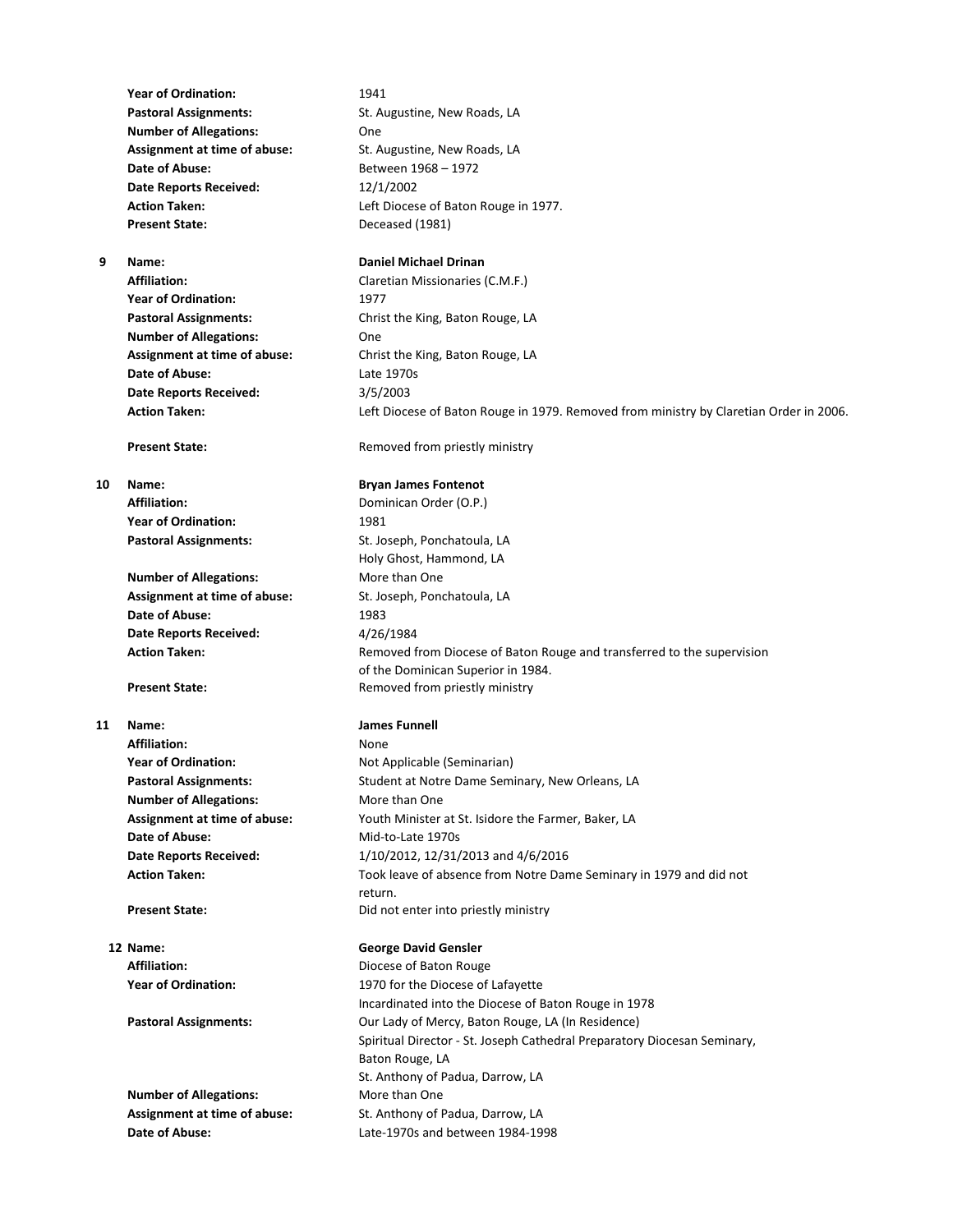**Year of Ordination:** 1957 **Number of Allegations:** More than One **Dates of Abuse:** 1970s **Date Report Received:** June 2012 and 2/05/2019 **Action Taken:** Laicized in 1987. **Present State:** Deceased (2016)

**Year of Ordination:** 1979

**Date of Abuse:** Late 1970s - 1980s **Date Report Received: Action Taken: Present State:**

**Year of Ordination:** 1949

**Number of Allegations:** More than One **Dates of Abuse:** 1960s-1970s **Present State:** Deceased (1990)

**Dates Reports Received:** 2/6/1994, 10/26/2018, 2/5/2020 and 2/7/2020 **Action Taken:** Placed on administrative leave and permanently removed from ministry in 1994. **Present State:** Deceased (2016)

# **13 Name: Antonio Gonzales**

**Affiliation:** Oblates of Mary Immaculate (O.M.I.) Pastoral Assignment: St. Margaret Queen of Scotland, Albany, LA **Assignment at time of abuse:** St. Margaret Queen of Scotland, Albany, LA

### **14 Name: Bryan Keith Gray**

Affiliation: **Affiliation: Diocese of Baton Rouge Pastoral Assignments:** St. Charles Borromeo, Baton Rouge, LA St. Patrick, Baton Rouge, LA St. Margaret Queen of Scotland, Albany, LA Catholic University of America, Washington, D.C. (Student) St. Aloysius, Baton Rouge, LA **Number of Allegations:** More than One Assignment at time of abuse: St. Charles Borromeo, Baton Rouge, LA 3/10/1992 and 2/11/2019 Placed on permanent leave and priestly faculties removed in 1992. Deceased (2020)

### **15 Name: Rodrigue Alphonse Hemond**

Affiliation: Missionaries of Our Lady of La Salette (M.S.) Incardinated into the Archdiocese Galveston-Houston in 1978 Pastoral Assignment: West Warwick, Rhode Island Hearst, Ontario, Canada Cochrane, Ontario Foleyet, Ontario St. Joseph Cathedral, Baton Rouge, LA St. Thomas More, Baton Rouge, LA Our Lady of Mercy, Baton Rouge, LA Immaculate Conception, Scotlandville, LA St. Pius X, Baton Rouge, LA St. Charles Borromeo, Baton Rouge, LA Immaculate Heart of Mary, Maringouin, LA Assignment at time of abuse: St. Thomas More, Baton Rouge, LA **Dates Reports Received:** 12/11/1992, 5/15/2002 and 6/2002 **Action Taken:** Left Diocese of Baton Rouge in 1968. Victims referred to La Salette Order.

### **16 Name: Gerard Joseph Howell**

**Affiliation:** Extern Diocesan Priest for the Archdiocese of New Orleans **Year of Ordination:** 1964 for Archdiocese of New Orleans Pastoral Assignments: St. Pius X, Baton Rouge, LA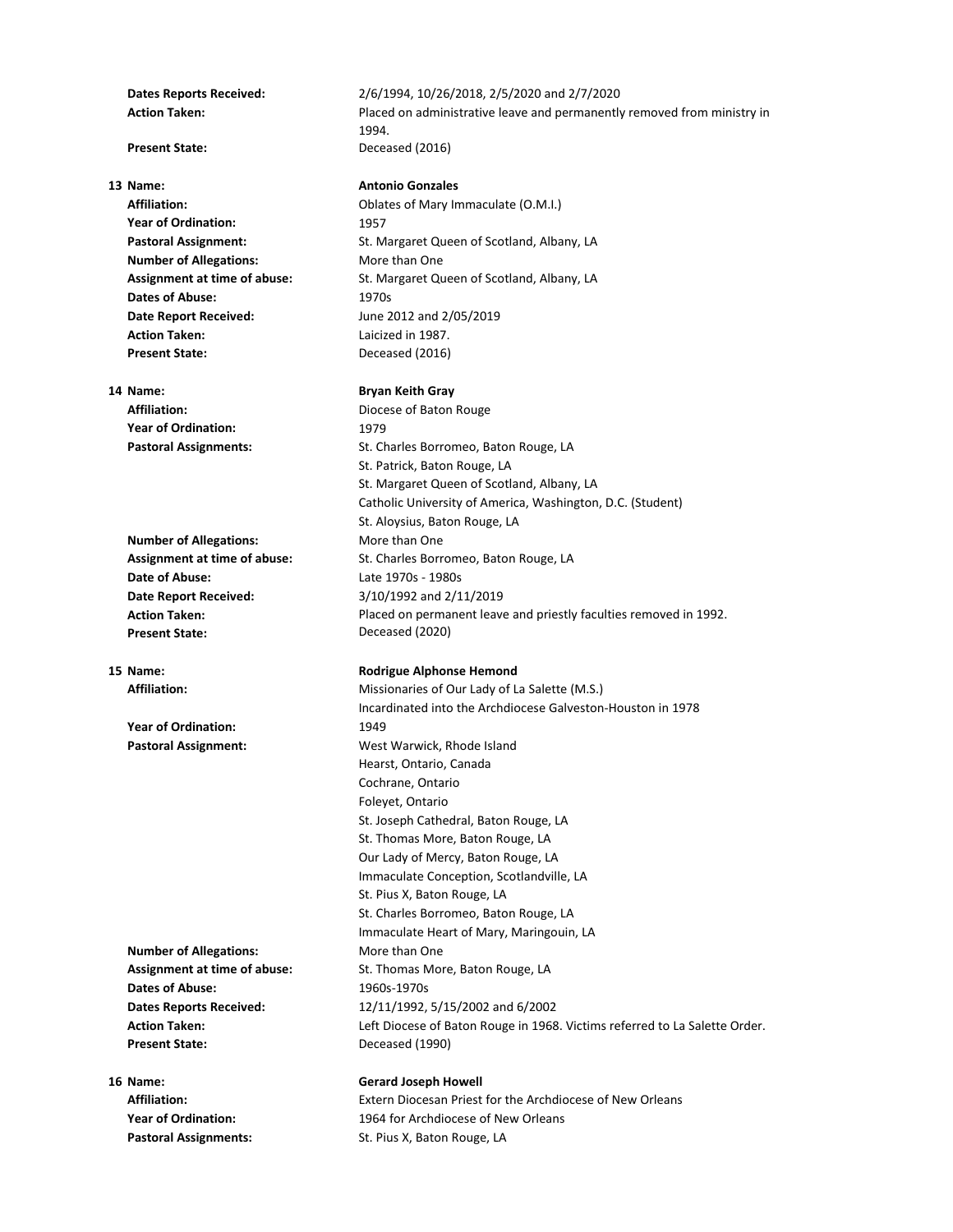|                               | Chapter Director - St. Francis de Sales Deaf Center, Baton Rouge, LA                 |
|-------------------------------|--------------------------------------------------------------------------------------|
|                               | St. Francis de Sales, Baton Rouge, LA                                                |
| <b>Number of Allegations:</b> | One.                                                                                 |
| Assignment at time of abuse:  | St. Francis de Sales Deaf Center, Baton Rouge, LA                                    |
| Date of Abuse:                | Late-1970s                                                                           |
| Date Report Received:         | 3/14/2001                                                                            |
| <b>Action Taken:</b>          | Left Diocese of Baton Rouge in 1981 to return to Archdiocese of New Orleans. Removed |
|                               | from active ministry by Archdiocese of New Orleans in                                |
|                               | 1992.                                                                                |
| <b>Present State:</b>         | Removed from priestly ministry                                                       |
|                               |                                                                                      |

# **17 Name: Myles Joseph Kearney**

NOTE: Two individuals named Myles Joseph Kearney served the Diocese of Baton Rouge. The allegation listed below is NOT against the Fr. Kearney who was ordained in 1938, and served at Our Lady of Mt. Carmel in St. Francisville.

| <b>Affiliation:</b>                   | Diocese of Baton Rouge                                                       |
|---------------------------------------|------------------------------------------------------------------------------|
| <b>Year of Ordination:</b>            | 1971                                                                         |
| <b>Pastoral Assignments:</b>          | St. George, Baton Rouge, LA (Deacon)                                         |
|                                       | St. Theresa of Avila, Gonzales, LA                                           |
|                                       | Sacred Heart of Jesus, Baton Rouge, LA                                       |
|                                       | Our Lady of Prompt Succor, White Castle, LA                                  |
|                                       | St. Mark, Gonzales, LA                                                       |
|                                       | St. Francis de Sales, Baton Rouge, LA                                        |
|                                       | Director of Deaf Apostolate, Baton Rouge, LA                                 |
|                                       | St. Joseph, Grosse Tete, LA                                                  |
|                                       | St. John the Evangelist, Prairieville, LA                                    |
|                                       | St. Joseph Cathedral, Baton Rouge, LA (In Residence)                         |
|                                       | Chaplain at Woman's Hospital, Baton Rouge, LA                                |
|                                       | Chaplain at Columbia Medical Center, Baton Rouge, LA                         |
|                                       | Immaculate Conception, Lakeland, LA                                          |
|                                       | St. Jude the Apostle, Baton Rouge, LA                                        |
|                                       | Most Blessed Sacrament, Baton Rouge, LA                                      |
|                                       | St. Anne, Sorrento, LA                                                       |
|                                       | St. Patrick, Baton Rouge, LA                                                 |
| <b>Number of Allegations:</b>         | More than One                                                                |
| Assignment at time of abuse:          | St. John the Evangelist, Prairieville, LA                                    |
| Date of Abuse:                        | Late-1980s                                                                   |
| <b>Date Report Received:</b>          | 4/15/2002 and 2/13/2019                                                      |
| <b>Action Taken:</b>                  | Priestly faculties removed in 2002.                                          |
| <b>Present State:</b>                 | Removed from priestly ministry                                               |
| 18 Name:                              | <b>Clyde Bernard Landry</b>                                                  |
| <b>Affiliation:</b>                   | Diocese of Baton Rouge                                                       |
| <b>Year of Ordination:</b>            | 1973                                                                         |
| <b>Pastoral Assignments:</b>          | Holy Family, Port Allen, LA                                                  |
|                                       | St. George, Baton Rouge, LA                                                  |
|                                       | St. Aloysius, Baton Rouge, LA                                                |
|                                       | Our Lady of the Holy Rosary, St. Amant, LA                                   |
|                                       | Our Lady of Mt. Carmel, St. Francisville, LA                                 |
|                                       | St. Theresa, Gonzales, LA                                                    |
|                                       | St. Joseph Cathedral, Baton Rouge, LA                                        |
| <b>Number of Allegations:</b>         | More than One                                                                |
| <b>Assignments at times of abuse:</b> | Holy Family, Port Allen, LA; St. George, Baton Rouge, LA;                    |
|                                       | St Aloysius, Baton Rouge, LA; Our Lady of Mount Carmel, St. Francisville, LA |
| <b>Dates of Abuse:</b>                | Between 1970s-1980s                                                          |
| <b>Dates Reports Received:</b>        | 6/30/1988, 2002 and 2004                                                     |
|                                       |                                                                              |
|                                       |                                                                              |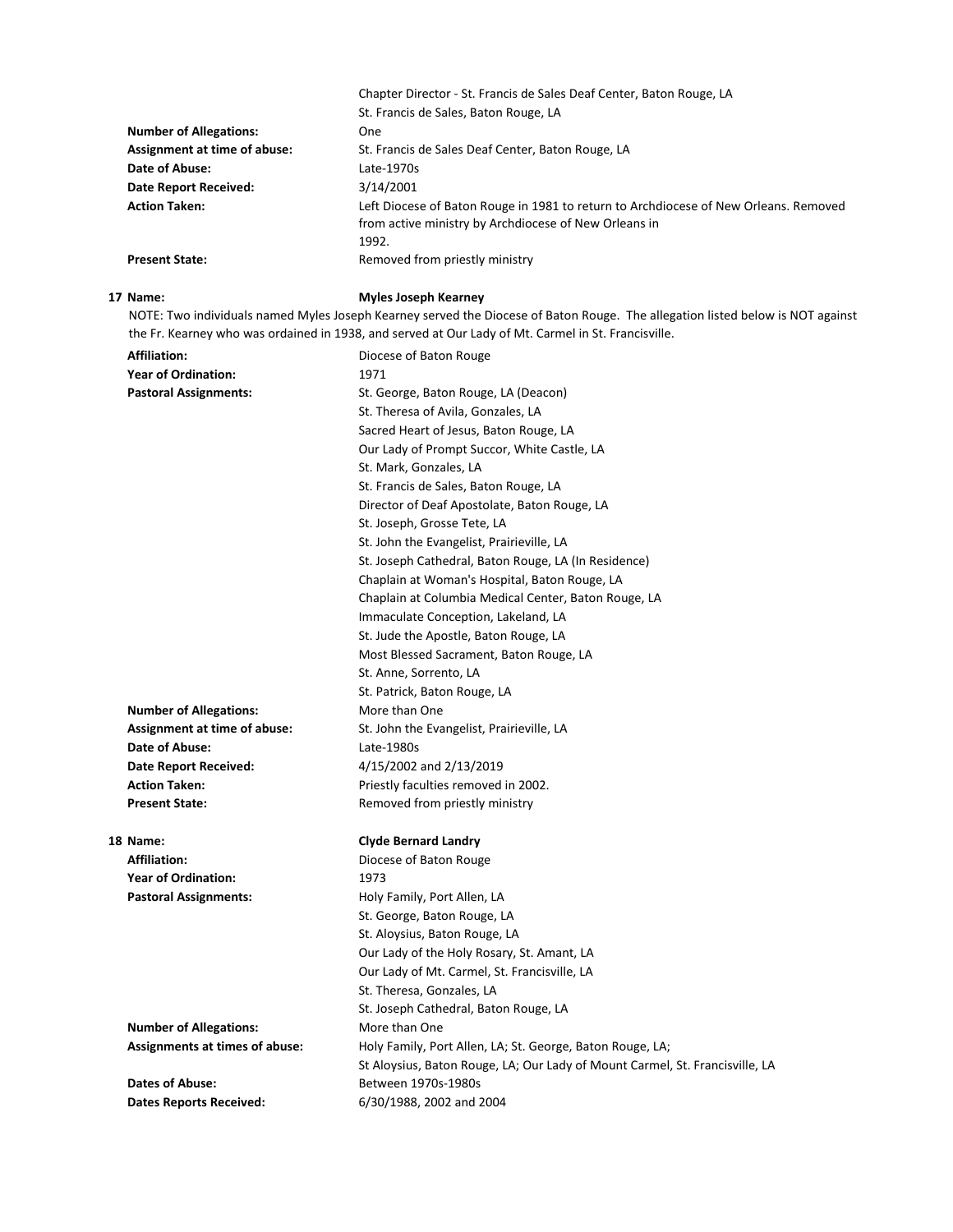| <b>Action Taken:</b>                                    | Resigned from Pastorate 1988 and placed on leave. Left Diocese of Baton Rouge in 1990 to<br>work for the Servants of the Paraclete in Jemez Springs, New Mexico. Formal leave granted<br>and priestly faculties removed in 1999. |
|---------------------------------------------------------|----------------------------------------------------------------------------------------------------------------------------------------------------------------------------------------------------------------------------------|
| <b>Present State:</b>                                   | Deceased (2003)                                                                                                                                                                                                                  |
| 19 Name:                                                | <b>Daniel Paul Lemoine</b>                                                                                                                                                                                                       |
| <b>Affiliation:</b>                                     | Diocese of Baton Rouge                                                                                                                                                                                                           |
| <b>Year of Ordination:</b>                              | 1979                                                                                                                                                                                                                             |
| <b>Pastoral Assignments:</b>                            | Seminarian Summer Internship at St. Philomena, Labadieville, LA                                                                                                                                                                  |
|                                                         | Deacon Internship at St. Joseph the Worker, Pierre Part, LA                                                                                                                                                                      |
|                                                         | St. Jean Vianney, Baton Rouge, LA<br>Holy Family, Port Allen, LA (In Residence)                                                                                                                                                  |
|                                                         | Our Lady of Prompt Succor, White Castle, LA                                                                                                                                                                                      |
|                                                         | Sacred Heart of Jesus, Baton Rouge, LA                                                                                                                                                                                           |
|                                                         | Immaculate Conception, Denham Springs, LA                                                                                                                                                                                        |
|                                                         | St. Joseph the Worker, Pierre Part, LA                                                                                                                                                                                           |
|                                                         | Our Lady of Mercy, Baton Rouge, LA (In Residence)                                                                                                                                                                                |
|                                                         | Chaplain at Baton Rouge General Hospital, Baton Rouge, LA                                                                                                                                                                        |
|                                                         | Chaplain at Earl K. Long Hospital, Baton Rouge, LA                                                                                                                                                                               |
|                                                         | Chaplain at Our Lady of the Lake Regional Medical Center, Baton Rouge, LA                                                                                                                                                        |
| <b>Number of Allegations:</b>                           | More than One                                                                                                                                                                                                                    |
| Assignments at time of abuse:                           | Our Lady of Mercy, Baton Rouge, LA; St. Joseph the Worker, Pierre Part, LA; St. Philomena,<br>Labadieville, LA                                                                                                                   |
| <b>Dates of Abuse:</b>                                  | Between Late-1970s - Early-1980s                                                                                                                                                                                                 |
| <b>Dates Reports Received:</b>                          | 10/1994, 4/1999 and 4/2007                                                                                                                                                                                                       |
| <b>Action Taken:</b>                                    | Placed on administrative leave in 1994. Priestly faculties removed in 1999. Laicized in 2021.                                                                                                                                    |
| <b>Present State:</b>                                   | Removed from priestly ministry                                                                                                                                                                                                   |
| 20 Name:                                                | Nicholas Joseph Martrain                                                                                                                                                                                                         |
|                                                         |                                                                                                                                                                                                                                  |
| <b>Affiliation:</b>                                     | Diocese of Baton Rouge                                                                                                                                                                                                           |
| <b>Year of Ordination:</b>                              | 1965                                                                                                                                                                                                                             |
| <b>Pastoral Assignments:</b>                            | St. Isidore the Farmer, Baker, LA                                                                                                                                                                                                |
|                                                         | Ascension of Our Lord, Donaldsonville, LA                                                                                                                                                                                        |
|                                                         | St. Pius X, Baton Rouge, LA                                                                                                                                                                                                      |
|                                                         | St. Thomas More, Baton Rouge, LA                                                                                                                                                                                                 |
|                                                         | St. Patrick, Baton Rouge, LA                                                                                                                                                                                                     |
| <b>Number of Allegations:</b>                           | One                                                                                                                                                                                                                              |
| Assignment at time of abuse:<br>Date of Abuse:          | Ascension of Our Lord, Donaldsonville, LA<br>Prior to 1980                                                                                                                                                                       |
| <b>Date Report Received:</b>                            | 5/2/2002                                                                                                                                                                                                                         |
| <b>Action Taken:</b>                                    | Left active ministry in 1982. Married and priestly faculties removed in 1983.                                                                                                                                                    |
|                                                         | Laicized in 1990.                                                                                                                                                                                                                |
| <b>Present State:</b>                                   | Removed from priestly ministry                                                                                                                                                                                                   |
| 21 Name:                                                | Salvador Nickie (Butch) Moran                                                                                                                                                                                                    |
| <b>Affiliation:</b>                                     | Diocese of Baton Rouge                                                                                                                                                                                                           |
| <b>Year of Ordination:</b>                              | 1972                                                                                                                                                                                                                             |
| <b>Pastoral Assignments:</b>                            | St. Theresa of Avila, Gonzales, LA                                                                                                                                                                                               |
|                                                         | St. Joseph the Worker, Pierre Part, LA                                                                                                                                                                                           |
|                                                         | Ascension of Our Lord, Donaldsonville, LA                                                                                                                                                                                        |
|                                                         | Faculty, St. Joseph Cathedral Preparatory Diocesan Seminary, Baton Rouge,                                                                                                                                                        |
|                                                         | LA                                                                                                                                                                                                                               |
|                                                         | St. Philip, Vacherie, LA                                                                                                                                                                                                         |
| <b>Number of Allegations:</b>                           | More than One                                                                                                                                                                                                                    |
| Assignments at time of abuse:<br><b>Dates of Abuse:</b> | St. Joseph the Worker, Pierre Part, LA; St. Philip, Vacherie, LA<br>Late-1970s - Early 1980s                                                                                                                                     |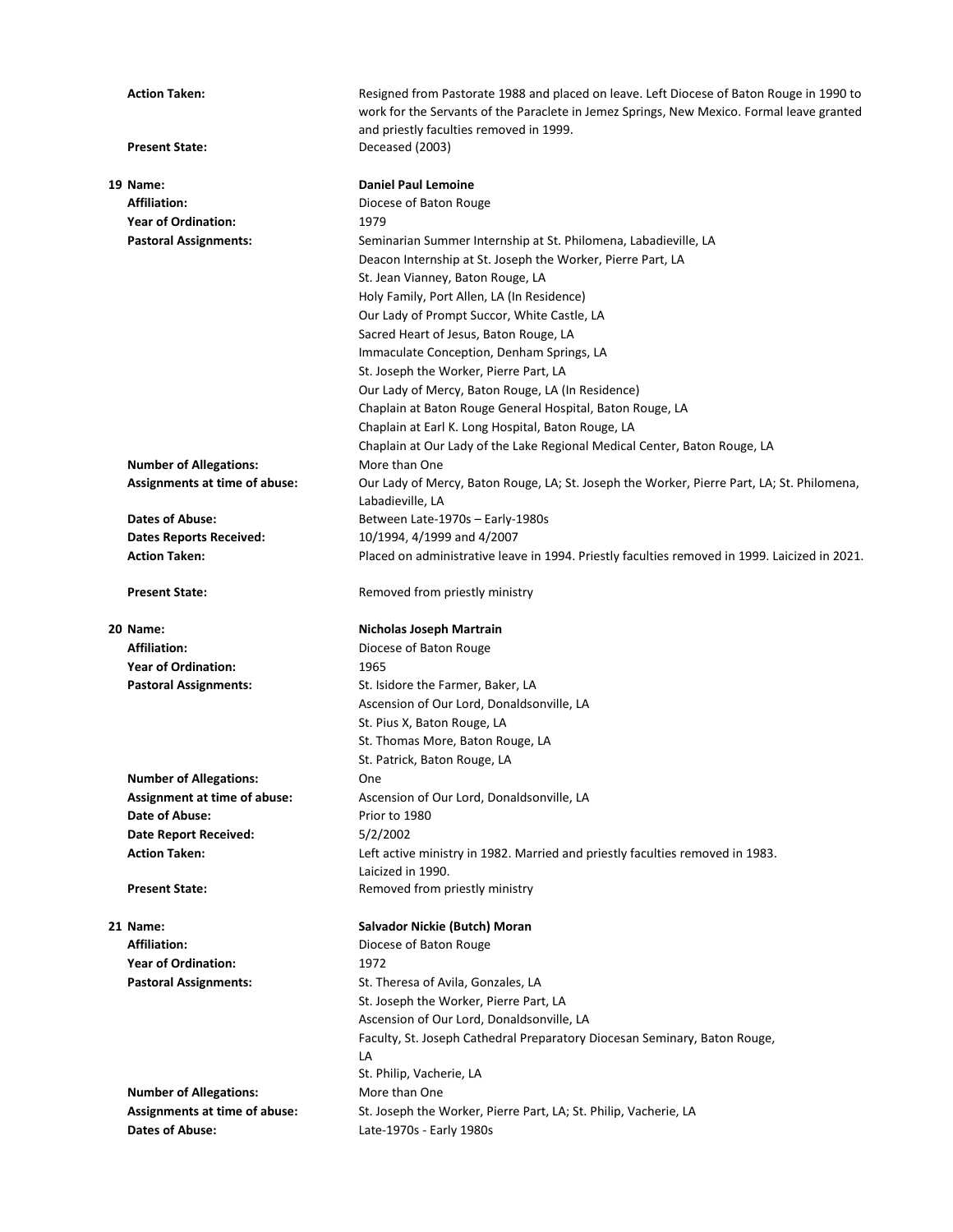**Dates Reports Received:** 10/1994 and 1/1/2004 **Action Taken:** Placed on administrative leave and priestly faculties removed in 1994. Laicized in 2021 **Present State:** Removed from priestly ministry **22 Name: Jesse Ray Ortego** Affiliation: **Affiliation: Diocese of Baton Rouge Year of Ordination:** 1970 Pastoral Assignments: St. Thomas More, Baton Rouge, LA St. Theresa, Gonzales, LA Holy Family, Port Allen, LA Our Lady of the Holy Rosary, St. Amant, LA St. Anne, Sorrento, LA **Number of Allegations:** One **Assignment at time of abuse:** Our Lady of the Holy Rosary, St. Amant, LA **Date of Abuse:** Early 1970s **Date Report Received:** August 2008 Action Taken: **Action Taken:** Left Diocese of Baton Rouge in 1981. **Present State:** Deceased (2015) **23 Name: Christopher Joseph Springer** Affiliation: **Affiliation:** Diocese of Baton Rouge **Year of Ordination:** 1952 for the Redemptorist Order Incardinated into the Diocese of Baton Rouge in 1973 Pastoral Assignments: St. Gerard Magella, Baton Rouge, LA St. John the Evangelist, Plaquemine, LA Immaculate Heart of Mary, Maringouin, LA St. Mary of False River, New Roads, LA St. Pius X, Baton Rouge, LA Our Lady of Perpetual Help, Jackson, LA Our Lady of the Assumption, Clinton, LA Chaplain at East Louisiana State Hospital, Jackson, LA Chaplain at Dixon Correctional Institute, Jackson, LA Chaplain at Feliciana Forensic Unit, Jackson, LA **Number of Allegations:** More than One **Assignments at time of abuse:** St. Pius X, Baton Rouge, LA; St. Mary of False River, New Roads, LA; Our Lady of Perpetual Help, Jackson, LA; Our Lady of the Assumption, Clinton, LA Dates of Abuse: Between 1970s - 1980s **Dates Reports Received:** 2/9/1981, 7/21/1992, 4/6/1993 and 3/15/1994 Action Taken: **Action Taken:** Priestly faculties removed 1985. Laicized in 1990. **Present State:** Removed from priestly ministry **24 Name: Joseph Vincent Sullivan** Affiliation: **Affiliation:** Diocese of Baton Rouge **Year of Ordination:** 1946 for the Diocese of Kansas City, Missouri **Pastoral Assignments:** Installed as Bishop of the Diocese of Baton Rouge in 1974 **Number of Allegations:** More than One Assignment at time of abuse: Bishop of Diocese of Baton Rouge **Dates of Abuse:** Between 1974 – 1982 **Dates Reports Received:** 2004, 2005 and 2007 **Action Taken:** Diocese publicly announced allegations in 2004 and changed the name of Bishop Sullivan High School to St. Michael the Archangel High School. **Present State:** Deceased (1982)

B. The individuals identified below have been the subject of credible allegations of sexual abuse of one or more minors or vulnerable adults which allegedly occurred within the territory of the Diocese of Baton Rouge before its creation in 1961 and which were later reported to the Diocese of Baton Rouge after its creation as an independent diocese.

**1 Name: Joseph LeFrois**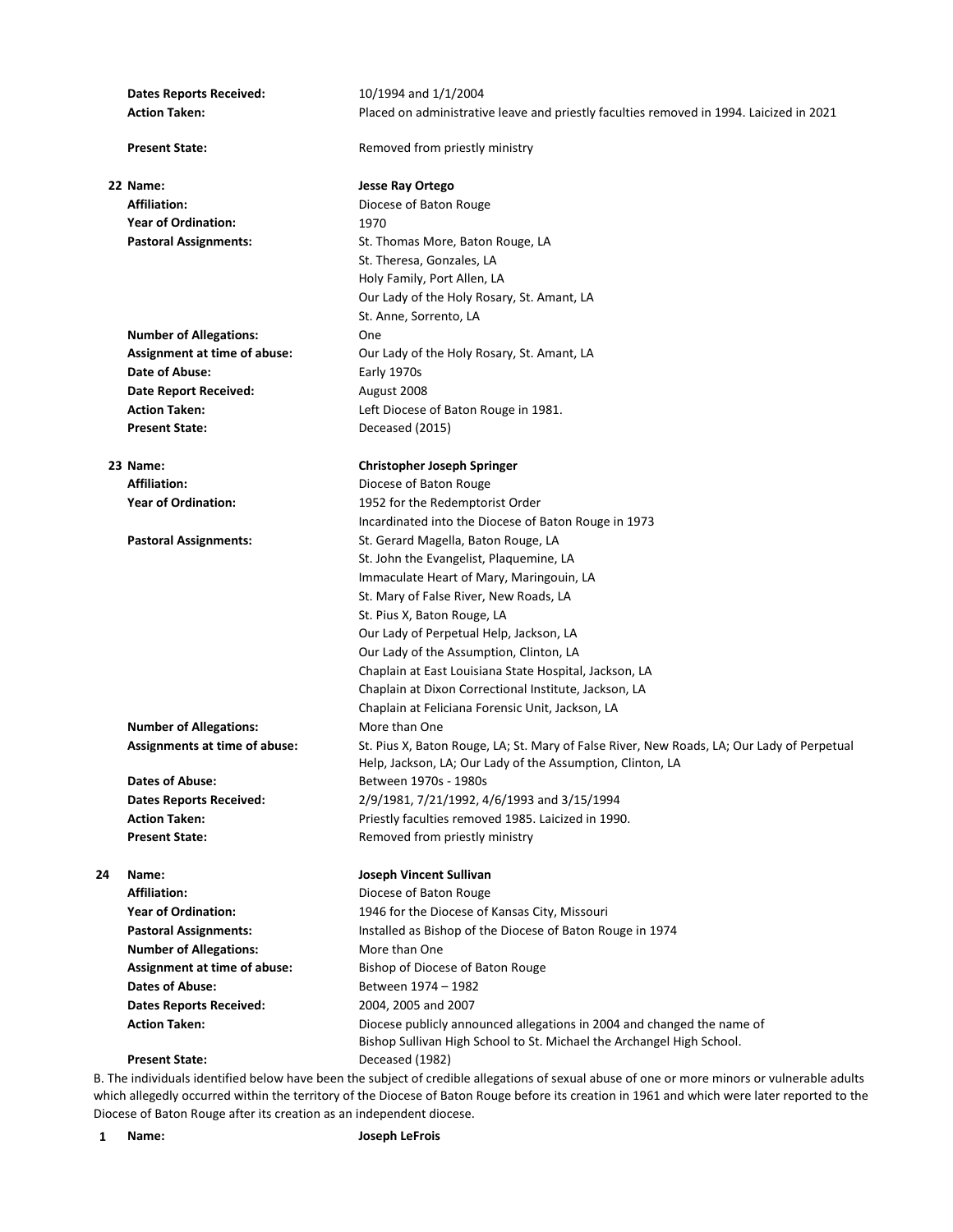|                | <b>Affiliation:</b>           | Josephite (S.S.J.)                                                                                                                 |
|----------------|-------------------------------|------------------------------------------------------------------------------------------------------------------------------------|
|                | <b>Year of Ordination:</b>    | 1944                                                                                                                               |
|                | <b>Pastoral Assignment:</b>   | Immaculate Conception, Plaquemine, LA                                                                                              |
|                | <b>Number of Allegations:</b> | One                                                                                                                                |
|                | Assignment at time of abuse:  | Immaculate Conception, Plaquemine, LA                                                                                              |
|                | Date of Abuse:                | Mid-1950s                                                                                                                          |
|                | <b>Date Report Received:</b>  | 9/6/1994                                                                                                                           |
|                | <b>Action Taken:</b>          | Diocese of Baton Rouge notified Josephite Order of allegations.                                                                    |
|                | <b>Present State:</b>         | Deceased (1992)                                                                                                                    |
| $\overline{2}$ | Name:                         | <b>Henry Neubig</b>                                                                                                                |
|                | <b>Affiliation:</b>           | Diocese of Baton Rouge                                                                                                             |
|                | <b>Year of Ordination:</b>    | 1934 for the Archdiocese of New Orleans                                                                                            |
|                |                               | Incardinated into the Diocese of Baton Rouge in 1961                                                                               |
|                | <b>Pastoral Assignments:</b>  | St. Francis de Sales, New Orleans, LA                                                                                              |
|                |                               | Our Lady of Lourdes, New Orleans, LA                                                                                               |
|                |                               | St. Theresa of Avila, Gonzales, LA                                                                                                 |
|                |                               | St. Joan of Arc, Bayou Pigeon, LA                                                                                                  |
|                |                               | Immaculate Conception, Lakeland, LA                                                                                                |
|                | <b>Number of Allegations:</b> | One                                                                                                                                |
|                | Assignment at time of abuse:  | Immaculate Conception, Lakeland, LA                                                                                                |
|                | Date of Abuse:                | Mid-1950s                                                                                                                          |
|                | <b>Date Report Received:</b>  | 8/17/2007                                                                                                                          |
|                | <b>Action Taken:</b>          | Allegation of abuse received by the Diocese of Baton Rouge after date of                                                           |
|                |                               | death.                                                                                                                             |
|                | <b>Present State:</b>         | Deceased (1975)                                                                                                                    |
| 3              | Name:                         | <b>John Anthony Weber</b>                                                                                                          |
|                | <b>Affiliation:</b>           | Diocese of Baton Rouge                                                                                                             |
|                | <b>Year of Ordination:</b>    | 1945 for the Archdiocese of New Orleans                                                                                            |
|                |                               | Incardinated into the Diocese of Baton Rouge in 1961                                                                               |
|                | <b>Pastoral Assignments:</b>  | St. Eloi Church, Theriot, LA                                                                                                       |
|                |                               | Holy Trinity, New Orleans, LA                                                                                                      |
|                |                               | St. Rita, New Orleans, LA                                                                                                          |
|                |                               | Assumption of the Blessed Virgin Mary, Plattenville, LA                                                                            |
|                |                               | St. Ann, Morganza, LA                                                                                                              |
|                |                               | St. Isidore the Farmer, Baker, LA                                                                                                  |
|                |                               | St. Philip. Vacherie. LA                                                                                                           |
|                |                               | St. Theresa of Avila, Gonzales, LA                                                                                                 |
|                |                               | St. Charles Borromeo, Baton Rouge, LA                                                                                              |
|                | <b>Number of Allegations:</b> | One                                                                                                                                |
|                | Assignment at time of abuse:  | Assumption of the Blessed Virgin Mary, Plattenville, LA                                                                            |
|                | Date of Abuse:                | 1956                                                                                                                               |
|                | <b>Date Report Received:</b>  | 3/12/1996                                                                                                                          |
|                | <b>Action Taken:</b>          | Retired in 1995                                                                                                                    |
|                | <b>Present State:</b>         | Deceased (2000)                                                                                                                    |
|                |                               | The individuals identified below served the Archdiocese of New Orleans in the territory which later became the Diocese of Bat $\,$ |

C. The individuals identified below served the Archdiocese of New Orleans in the territory which later became the Diocese of Baton Rouge, and the Archdiocese of New Orleans has publicly identified them in the manner shown below as either (i) alive and have been accused of sexually abusing a minor which led to their removal from ministry or (ii) deceased and who admitted or have been publicly accused of sexually abusing a minor.

| 1 | Name:                                | <b>Pierre Celestin Cambiaire</b> |
|---|--------------------------------------|----------------------------------|
|   | Date of Birth:                       | 1871                             |
|   | Ordination:                          | 1898                             |
|   | <b>Estimated Timeframe of Abuse:</b> | Late 1910s                       |
|   | <b>Allegation Received:</b>          | 1917                             |
|   | <b>Removed from Ministry:</b>        | 1910s                            |
|   | Date of Death:                       | 1955                             |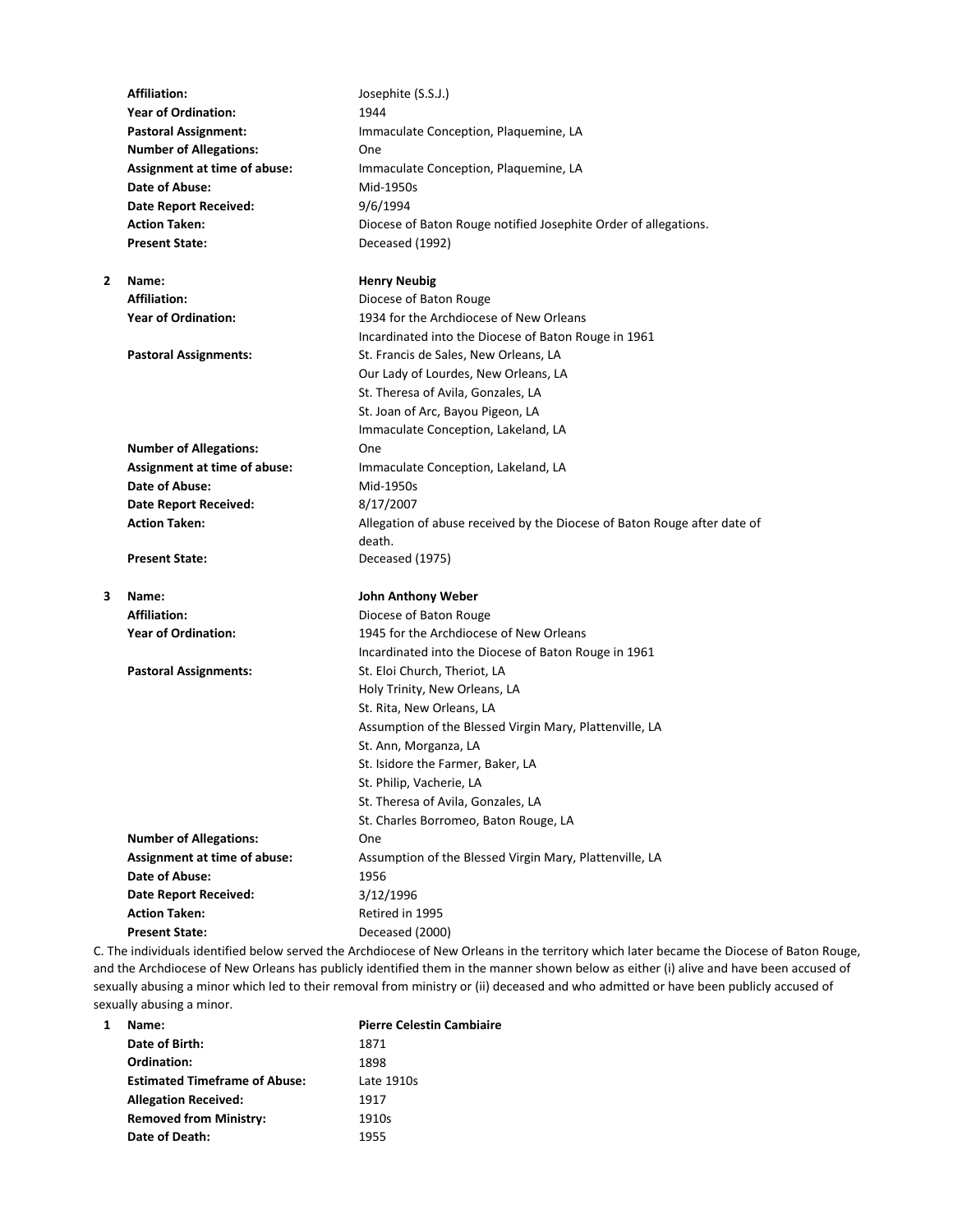|   | <b>Pastoral Assignments:</b>               | Sacred Heart of Jesus, Cameron, LA<br>St. George, Baton Rouge, LA<br>St. Joseph, Grosse Tete, LA<br>St. Leon, Leonville, LA |
|---|--------------------------------------------|-----------------------------------------------------------------------------------------------------------------------------|
| 2 | Name:                                      | <b>John Franklin</b><br>A Priest of the Diocese of Savannah, GA Serving at the Archdiocese of New<br>Orleans, LA            |
|   | Date of Birth:                             | 1925                                                                                                                        |
|   | Ordination:                                | 1956                                                                                                                        |
|   | <b>Estimated Timeframe of Abuse:</b>       | Late 1950s                                                                                                                  |
|   | <b>Allegation Received:</b>                | 1959                                                                                                                        |
|   | <b>Removed from Ministry:</b>              | 1959                                                                                                                        |
|   | Date of Death:                             | Unknown                                                                                                                     |
|   | <b>Pastoral Assignments:</b>               | Ascension of Our Lord, Donaldsonville, LA<br>St. Gabriel, New Orleans, LA                                                   |
| 3 | Name:                                      | <b>Michael Hurley</b>                                                                                                       |
|   | Date of Birth:                             | 1915                                                                                                                        |
|   | Ordination:                                | 1943                                                                                                                        |
|   | <b>Estimated Timeframe of Abuse:</b>       | 1940s                                                                                                                       |
|   | <b>Allegation Received:</b>                | 1945                                                                                                                        |
|   | <b>Left Archdiocese:</b><br>Date of Death: | 1955<br>2005                                                                                                                |
|   | <b>Pastoral Assignments:</b>               | Immaculate Conception Church, Marrero, LA,                                                                                  |
|   |                                            | St. Agnes, Baton Rouge, LA                                                                                                  |
|   |                                            | St. Francis de Sales, Houma, LA,                                                                                            |
|   |                                            | St. Maurice, New Orleans, LA                                                                                                |
|   |                                            | Sts. Peter and Paul, New Orleans, LA                                                                                        |
| 4 | Name:                                      | <b>Ralph Lawrence</b>                                                                                                       |
|   | Date of Birth:                             | 1890                                                                                                                        |
|   | Ordination:                                | 1916                                                                                                                        |
|   | <b>Estimated Timeframe of Abuse:</b>       | Early 1930's                                                                                                                |
|   | <b>Allegation Received:</b>                | 1935                                                                                                                        |
|   | Leave of Absence:                          | 1935                                                                                                                        |
|   | Date of Death:                             | 1992                                                                                                                        |
|   | <b>Pastoral Assignments:</b>               | Mater Dolorosa, New Orleans, LA<br>Our Lady of Good Harbor, Buras, LA                                                       |
|   |                                            |                                                                                                                             |
|   |                                            |                                                                                                                             |
|   |                                            | Our Lady of Lourdes, Winnfield, LA                                                                                          |
|   |                                            | Sacred Heart Church, Rayville, LA<br>St. Anthony of Padua, Baton Rouge, LA                                                  |
| 5 | Name:                                      | <b>Malcolm Strassel</b>                                                                                                     |
|   | Date of Birth:                             | 1908                                                                                                                        |
|   | Ordination:                                | 1934                                                                                                                        |
|   | <b>Estimated Timeframe of Abuse:</b>       | Late 1970's                                                                                                                 |
|   | <b>Allegation Received:</b>                | 2006                                                                                                                        |
|   | Date of Death:                             | 1987                                                                                                                        |
|   | <b>Pastoral Assignments:</b>               | Our Lady of Holy Rosary, St. Amant, LA                                                                                      |
|   |                                            | Our Lady of Lourdes, New Orleans, LA                                                                                        |
|   |                                            | Sacred Heart, LaCombe, LA                                                                                                   |
|   |                                            | St. Agnes, Baton Rouge, LA                                                                                                  |
|   |                                            | St. Charles Borromeo, Destrahan, LA<br>St. Joseph, Gretna, LA                                                               |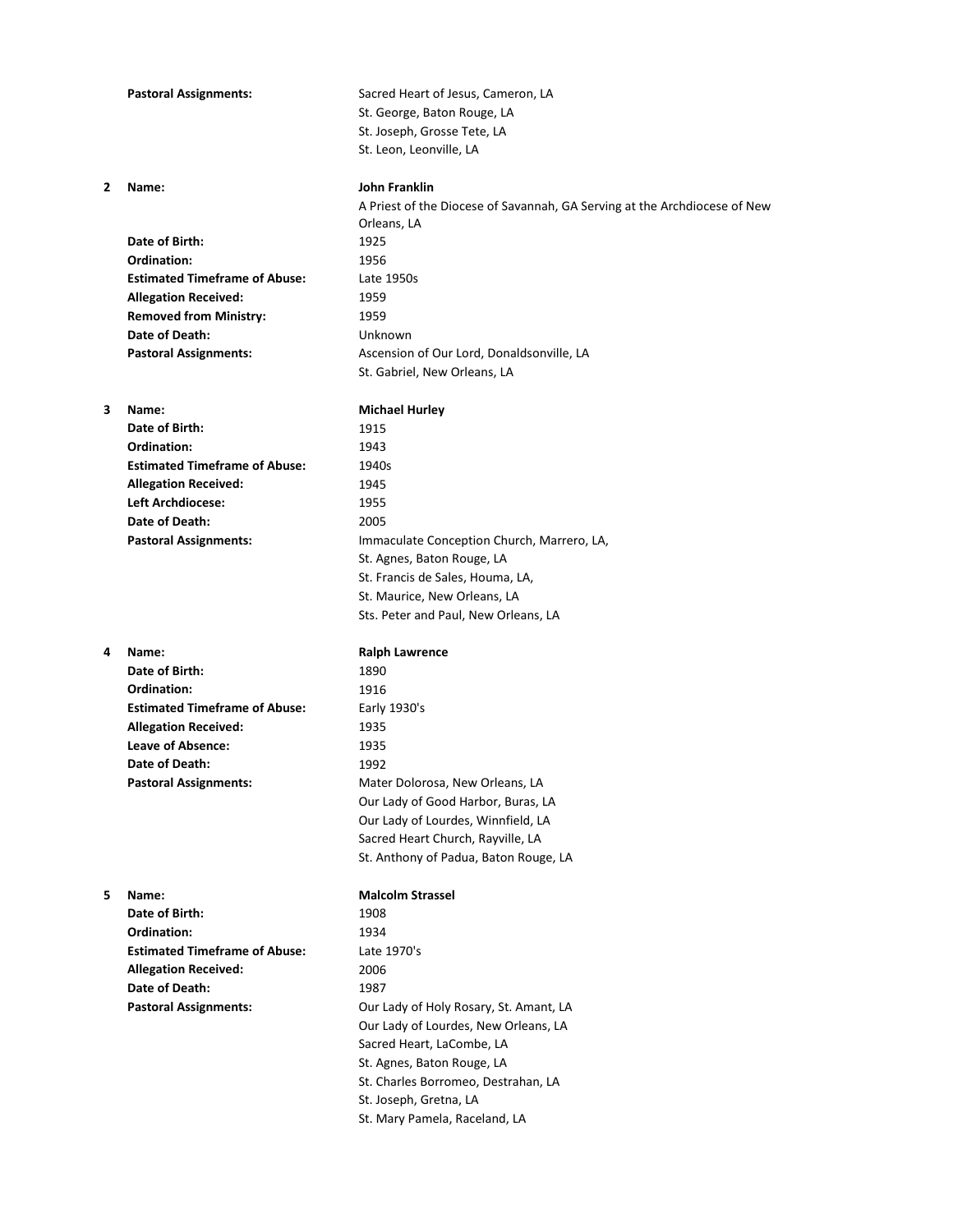| 6 | Name:                                | <b>Lawrence Hecker</b>                                                                                                                       |
|---|--------------------------------------|----------------------------------------------------------------------------------------------------------------------------------------------|
|   | Date of Birth:                       | 1931                                                                                                                                         |
|   | Ordination:                          | 1958                                                                                                                                         |
|   | <b>Estimated Timeframe of Abuse:</b> | Late 1960's-1970's                                                                                                                           |
|   | <b>Allegation Received:</b>          | 1996                                                                                                                                         |
|   | <b>Removed from Ministry:</b>        | 2002                                                                                                                                         |
|   | <b>Pastoral Assignments:</b>         | Christ the King, Terrytown, LA                                                                                                               |
|   |                                      | Holy Family, Luling, LA                                                                                                                      |
|   |                                      | Holy Rosary, New Orleans, LA                                                                                                                 |
|   |                                      | Our Lady of Lourdes, New Orleans, LA                                                                                                         |
|   |                                      | St. Anthony, Luling, LA                                                                                                                      |
|   |                                      | St. Bernadette, Houma, LA                                                                                                                    |
|   |                                      | St. Charles Borromeo, in residence                                                                                                           |
|   |                                      | St. Francis Cabrini, New Orleans, LA                                                                                                         |
|   |                                      | St. Francis Xavier, Metairie, LA                                                                                                             |
|   |                                      | St. Joseph, Gretna, LA                                                                                                                       |
|   |                                      | St. Mary of False River, New Roads, LA                                                                                                       |
|   |                                      | D. The individuals identified below served in the Diocese of Baton Rouge. They have been publicly identified by other dioceses or institutes |
|   |                                      | of consecrated life on reports similar to this list for reasons unrelated to the Diocese of Baton Rouge.                                     |
| 1 | Name:                                | Jody Blanchard, SJ                                                                                                                           |
|   |                                      | (Reported by Jesuits U.S. Central and Southern Province)                                                                                     |
|   | <b>Affiliation:</b>                  | Jesuit Order (S.J.)                                                                                                                          |
|   | <b>Year of Ordination:</b>           | 1983                                                                                                                                         |
|   |                                      |                                                                                                                                              |
|   | <b>Estimated Timeframe of Abuse:</b> | 1980s                                                                                                                                        |
|   | <b>Removed from Ministry:</b>        | Left Society of Jesus in 1994                                                                                                                |
|   | <b>Pastoral Assignments:</b>         | St. Charles Borromeo Church, Grand Coteau, LA                                                                                                |
|   |                                      | Tulane Catholic Center, New Orleans, LA                                                                                                      |
|   |                                      | Immaculate Conception, Scotlandville, LA                                                                                                     |
|   |                                      | Strake Jesuit College Preparatory, Houston, TX                                                                                               |
|   |                                      |                                                                                                                                              |
|   |                                      |                                                                                                                                              |
| 2 | Name:                                | Thomas J. Naughton, SJ                                                                                                                       |
|   |                                      | (Reported by Jesuits U.S. Central and Southern Province)                                                                                     |
|   |                                      | NOTE: This is Fr. Thomas Naughton of the former New Orleans Province, not                                                                    |
|   |                                      | Bro. Thomas Naughton of the former Missouri Province                                                                                         |
|   | <b>Affiliation:</b>                  | Jesuit Order (S.J.)                                                                                                                          |
|   | <b>Birth Date:</b>                   | 1933                                                                                                                                         |
|   | Ordination:                          | 1965                                                                                                                                         |
|   | <b>Status of Individual:</b>         | Left Society of Jesus in 2009. Deceased in 2012.                                                                                             |
|   | <b>Estimated Timeframe of Abuse:</b> | 2002                                                                                                                                         |
|   | <b>Pastoral Assignments:</b>         | Jesuit High School, New Orleans, LA                                                                                                          |
|   |                                      | Jesuit High School, El Paso, TX                                                                                                              |
|   |                                      | Jesuit High School, Tampa, FL                                                                                                                |
|   |                                      | Jesuit College Preparatory School, Dallas, TX                                                                                                |
|   |                                      | St. John's Co-Cathedral, Shreveport, LA                                                                                                      |
|   |                                      | Manresa House of Retreats, Convent, LA                                                                                                       |
|   |                                      | Strake Jesuit College Preparatory, Houston, TX                                                                                               |
|   |                                      | Jesuit Seminary and Mission Bureau, New Orleans, LA                                                                                          |
|   |                                      | Montserrat Retreat House, Lake Dallas, TX                                                                                                    |
|   |                                      | St. Killian Parish, Mission Viejo, CA                                                                                                        |
|   |                                      |                                                                                                                                              |
| з | Name:                                | C. Richard Nowery, C.S.C.                                                                                                                    |
|   |                                      | (Reported by Archdiocese of New Orleans)                                                                                                     |
|   | <b>Affiliation:</b>                  | Congregation of Holy Cross                                                                                                                   |
|   | Date of Birth:                       | 1938                                                                                                                                         |
|   | <b>Year of Ordination:</b>           | 1968                                                                                                                                         |
|   | <b>Pastoral Assignment:</b>          | St. Jude the Apostle, Baton Rouge, LA                                                                                                        |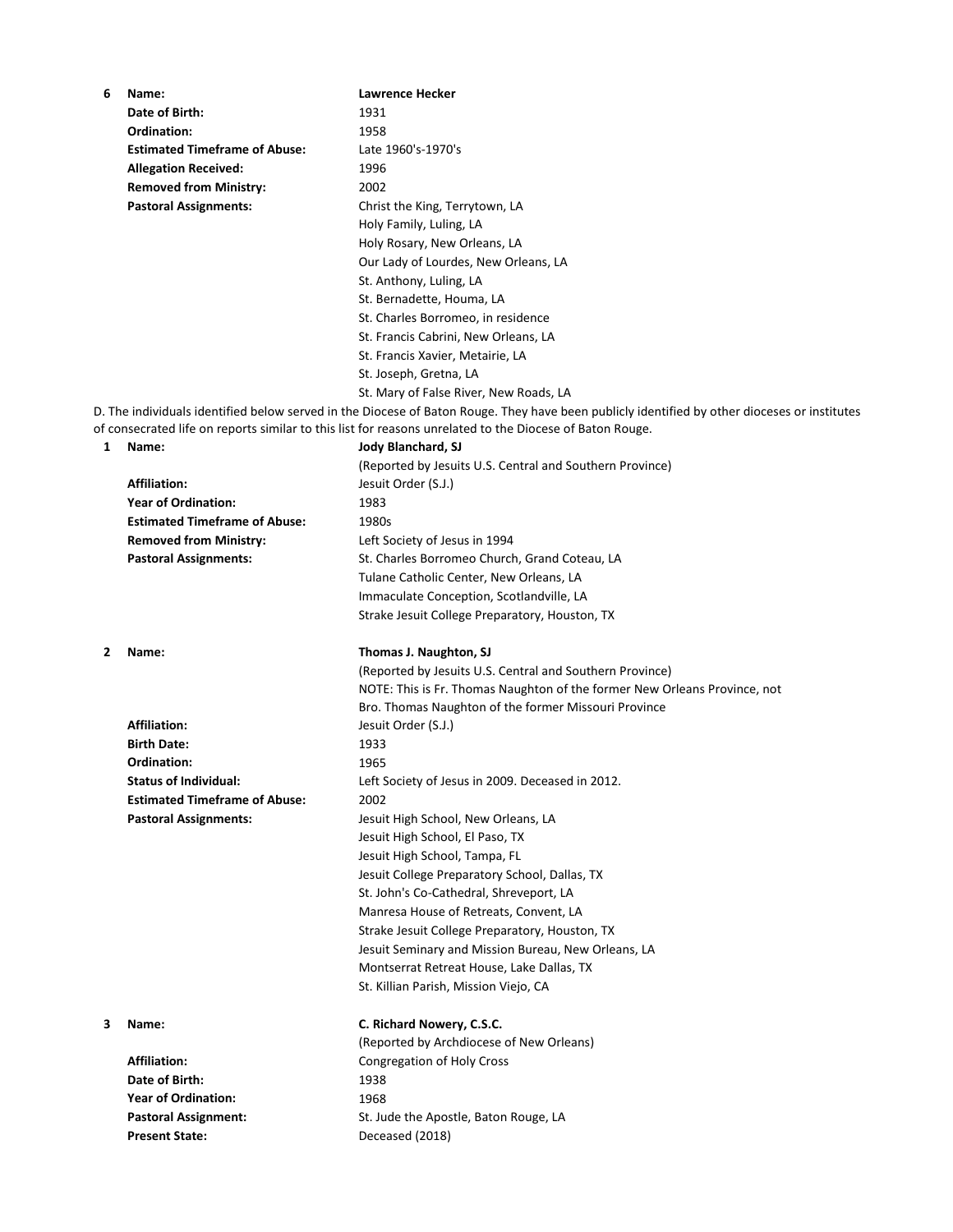Affiliation: Redemptorist **Date of Birth:** 1939 **Year of Ordination:** 1965 **Present State:** Deceased (2018)

Affiliation: Marist Fathers **Date of Birth:** 1936 **Victim Information:** 1 known victim

**Affiliation:** Franciscan Order **Year of Ordination:** 1958

Present State: Deceased

**Affiliation:** Josephite Order **Year of Ordination:** 1944

Present State: Deceased

Affiliation: **All Archdiocese of New Orleans Date of Birth:** 1933 **Year of Ordination:** 1974 **Estimated Timeframe of Abuse:** Late 1970s Allegation Received: 1978 **Removed from Ministry:** 1978

# **4 Name: Joseph Pelletieri, C.S.s.R.**

(Reported by Archdiocese of New Orleans) **Pastoral Assignment:** St. Gerard Majella, Baton Rouge, LA

### **5 Name: Timothy Sugrue, S.M.**

(Reported by Diocese of Little Rock) **Pastoral Assignments:** Eaker Air Force Base, Blytheville (1978-1979) St. Michael, Convent, LA St. Joseph, Paulina, LA **Status:** Dismissed from priesthood and religious life (2005)

# **6 Name: Barry Finbar Coyle, OFM**

(Reported by Archdiocese of Santa Fe) **Pastoral Assignments:** Cathedral of St. Francis, Santa Fe, New Mexico; 1959 to 1966 St. Peter, Roswell, New Mexico; 1966 Cathedral of St. Francis, Santa Fe, New Mexico; 1966 to 1974 Chaplain at Doctors Memorial Hospital, Baton Rouge, LA Chaplain at Earl K. Long Hospital, Baton Rouge, LA Chaplain at Medical Center of Baton Rouge, Baton Rouge, LA Chaplain at Parkland Pavilion, Baton Rouge, LA St. Aloysius, Baton Rouge, LA (In Residence) St. Jean Vianney, Baton Rouge, LA (Daily and Weekend Mass Assistance)

### **7 Name: John Hardman, SSJ**

(Reported by the Archdiocese of Mobile) Pastoral Assignments: Most Pure Heart of Mary, Mobile, AL St. Catherine of Siena, Donaldsonville, LA (In Residence)

### **8 Name: James Lockwood (Deacon)**

(Reported by the Archdiocese of New Orleans) Pastoral Assignment: Center of Jesus the Lord, New Orleans **Employment:** Lay Teacher for 5 months at St. Aloysius School, Baton Rouge, LA

# **9 Name: Joseph Israel Guidry, SVD**

(Reported by the Diocese of Jackson) Affiliation: **Affiliation:** Society of the Divine Word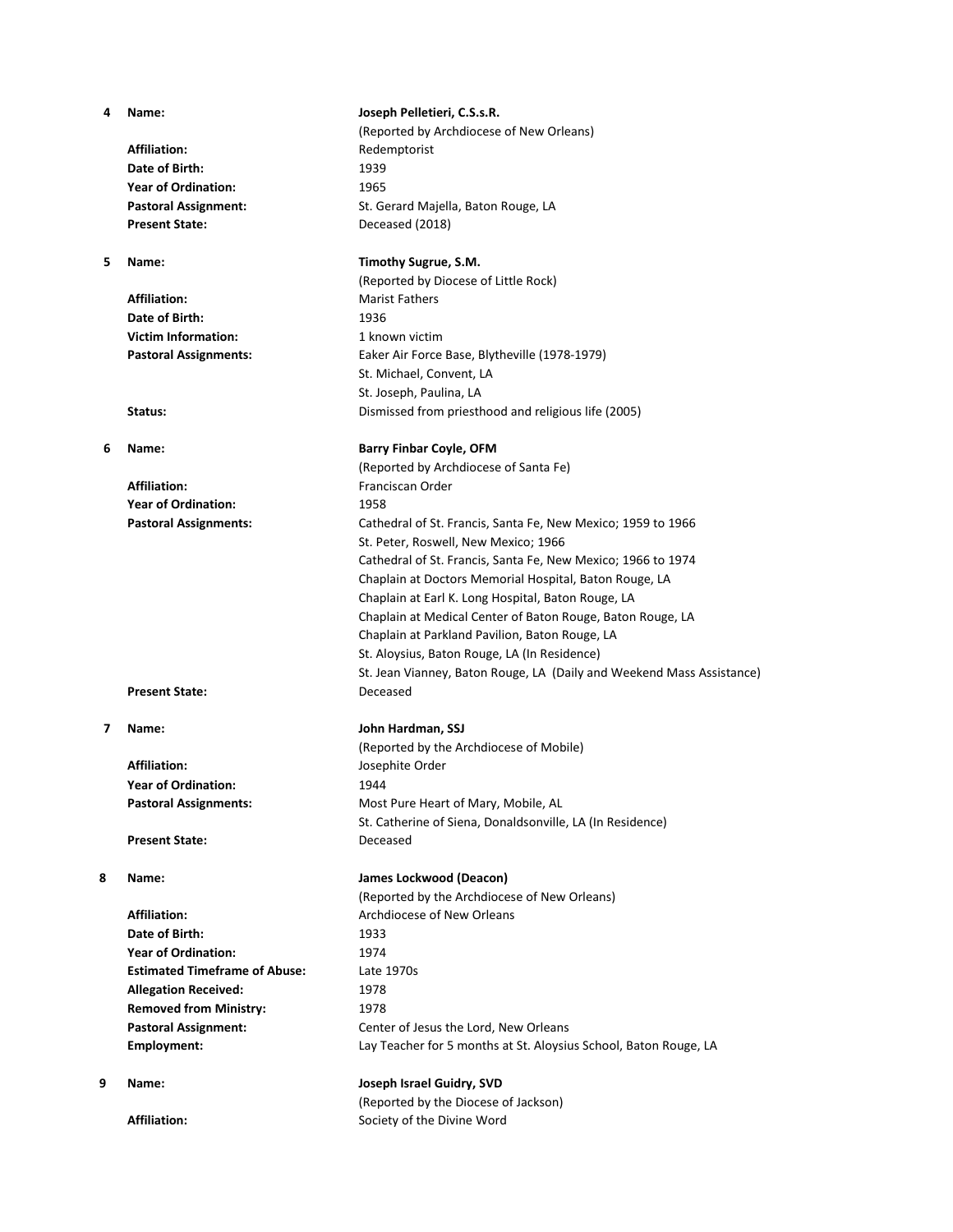|    | Date of Birth:                       | 1926                                                                                       |
|----|--------------------------------------|--------------------------------------------------------------------------------------------|
|    | <b>Year of Ordination:</b>           | 1957                                                                                       |
|    | <b>Estimated Timeframe of Abuse:</b> | 1980- Greenville, Mississippi                                                              |
|    | Date abuse was reported:             | 2004                                                                                       |
|    | <b>Removed from Ministry:</b>        | 2004                                                                                       |
|    | <b>Pastoral Assignments:</b>         | Sacred Heart, Greenville, Mississippi                                                      |
|    |                                      | St. Gabriel, Mound Bayou, Mississippi                                                      |
|    |                                      | St. Paul the Apostle, Baton Rouge                                                          |
| 10 | Name:                                | <b>Robert Limoges</b>                                                                      |
|    |                                      | (Reported by the Diocese of Lafayette)                                                     |
|    | <b>Affiliation:</b>                  | Diocese of Lafayette                                                                       |
|    | Date of Birth:                       | 1930                                                                                       |
|    | <b>Year of Ordination:</b>           | 1979                                                                                       |
|    | <b>Removed from Ministry:</b>        | 1984                                                                                       |
|    | <b>Pastoral Assignments:</b>         | St. Anthony of Padua, Eunice                                                               |
|    |                                      | Our Lady of Victory, Loreauville                                                           |
|    |                                      | St. Joan of Arc, Bayou Pigeon                                                              |
|    | <b>Present State:</b>                | Deceased                                                                                   |
| 11 | Name:                                | Richard Raphael Archer, O.P.                                                               |
|    |                                      | (Reported by Dominican Friars Province of St. Joseph)                                      |
|    | <b>Affiliation:</b>                  | <b>Order of Preachers</b>                                                                  |
|    | Date of Birth:                       | 1929                                                                                       |
|    | <b>Profession:</b>                   | 1952                                                                                       |
|    | <b>Year of Ordination:</b>           | 1958                                                                                       |
|    |                                      | Became part of the Province of St. Martin de Porres when it was formed in<br>1979*         |
|    |                                      | Removed from public ministry by Province of St. Martin de Porres in 2002                   |
|    | <b>Pastoral Assignment:</b>          | St. Joseph, Ponchatoula                                                                    |
|    | <b>Present State:</b>                | Age: 89 (as of June 21, 2019)                                                              |
|    |                                      | *On Dec 8, 1979, the Province of St. Martin de Porres (Southern USA) was established from  |
|    |                                      | some of the territory and friars of the Province of St.                                    |
|    |                                      | Joseph (Eastern USA) and the Province of St. Albert the Great (Central USA).               |
|    | 12 Name:                             | Lawrence Dark, C.S.C.                                                                      |
|    |                                      | (Reported by Congregation of the Holy Cross United States Province of                      |
|    |                                      | Brothers and Priests and Archdiocese of New Orleans)                                       |
|    | <b>Affiliation:</b>                  | Congregation of the Holy Cross                                                             |
|    | <b>Number of Allegations:</b>        | Multiple                                                                                   |
|    | Years & Locations of Incident(s):    | 1960s-1970s Louisiana                                                                      |
|    | Status:                              | Allegations received in 1994 and 2008 after his death                                      |
|    | <b>Assignments:</b>                  | Sacred Heart Parish- New Orleans, LA                                                       |
|    |                                      | St. George's College- Santiago, Chile                                                      |
|    |                                      | Reynolds Institute- Albany, LA<br>William E. Anderson Memorial Boys Town - Ponchatoula, LA |
|    |                                      |                                                                                            |
| 13 | Name:                                | Samuel H. Ray, SJ<br>(Reported by Jesuits U.S. Central and Southern Province)              |
|    | <b>Affiliation:</b>                  | Jesuit Order (S.J.)                                                                        |
|    | <b>Birthdate:</b>                    | 1894                                                                                       |
|    | Ordination:                          | 1925                                                                                       |
|    | Status:                              | Deceased 1983                                                                              |
|    | <b>Estimated Timeframe of Abuse:</b> | 1940s, 1950s                                                                               |
|    | <b>Removed from Ministry:</b>        | N/A - deceased when allegation established                                                 |
|    | <b>Pastoral Assignments:</b>         | Jesuit High School, New Orleans                                                            |
|    |                                      | Loyola University, New Orleans                                                             |
|    |                                      |                                                                                            |